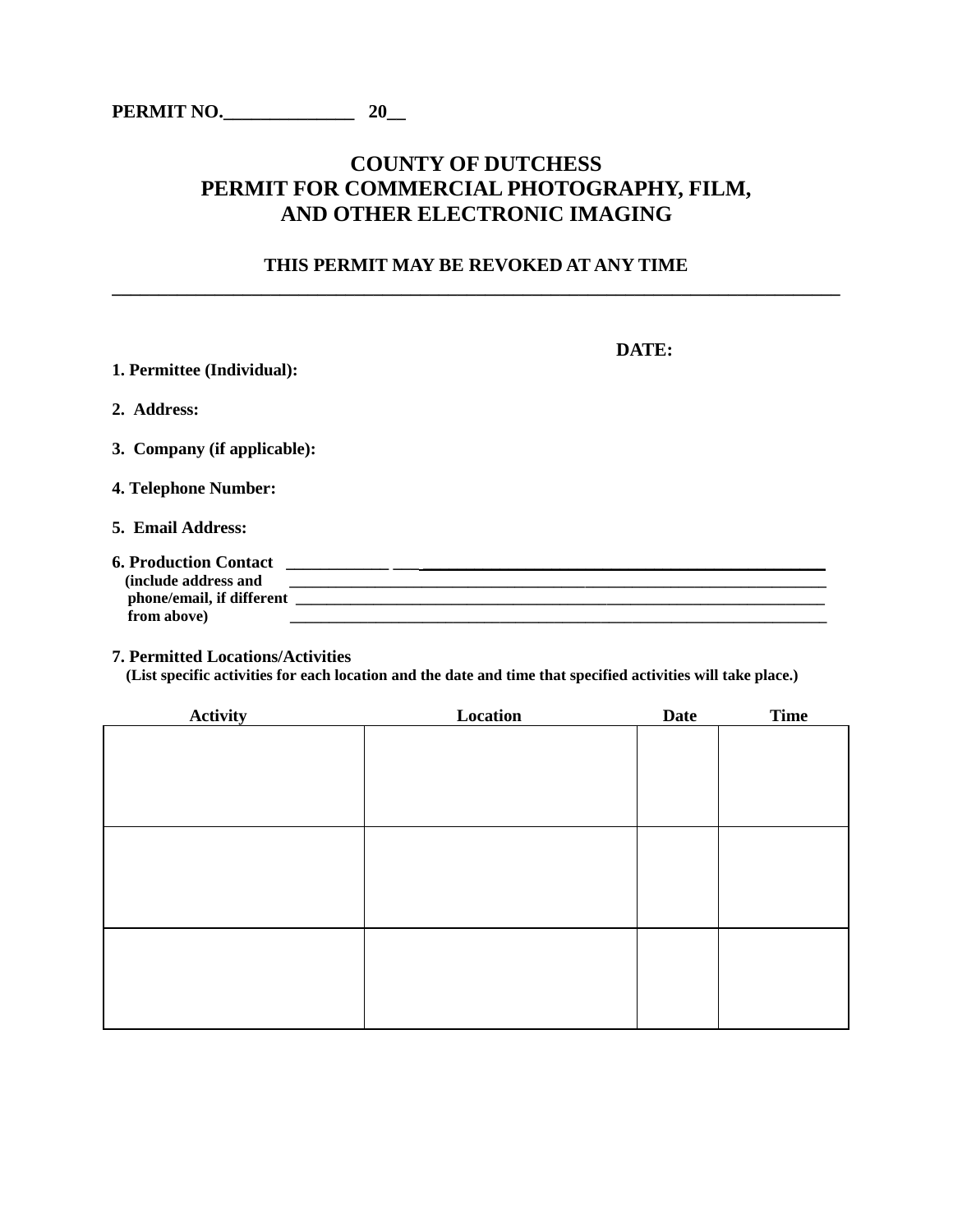| 8. Description of Scene(s) to be Filmed, Photographed, or          |  |
|--------------------------------------------------------------------|--|
| Electronically Imaged (Description must be complete and accurate.) |  |

**(Production storyboards, scripts, script summaries, etc., if available, should be attached in lieu of a description, but shall be referred to above and incorporated into this permit. If additional room is necessary, attach as a Schedule A.)**

**\_\_\_\_\_\_\_\_\_\_\_\_\_\_\_\_\_\_\_\_\_\_\_\_\_\_\_\_\_\_\_\_\_\_\_\_\_\_\_\_\_\_\_\_\_\_\_\_\_\_\_\_\_\_\_\_\_\_\_\_\_\_\_\_\_\_\_\_\_\_\_\_\_\_\_\_\_\_\_\_\_\_\_\_\_**

**\_\_\_\_\_\_\_\_\_\_\_\_\_\_\_\_\_\_\_\_\_\_\_\_\_\_\_\_\_\_\_\_\_\_\_\_\_\_\_\_\_\_\_\_\_\_\_\_\_\_\_\_\_\_\_\_\_\_\_\_\_\_\_\_\_\_\_\_\_\_\_\_\_\_\_\_\_\_\_\_\_\_\_\_\_**

**\_\_\_\_\_\_\_\_\_\_\_\_\_\_\_\_\_\_\_\_\_\_\_\_\_\_\_\_\_\_\_\_\_\_\_\_\_\_\_\_\_\_\_\_\_\_\_\_\_\_\_\_\_\_\_\_\_\_\_\_\_\_\_\_\_\_\_\_\_\_\_\_\_\_\_\_\_\_\_\_\_\_\_\_\_**

**\_\_\_\_\_\_\_\_\_\_\_\_\_\_\_\_\_\_\_\_\_\_\_\_\_\_\_\_\_\_\_\_\_\_\_\_\_\_\_\_\_\_\_\_\_\_\_\_\_\_\_\_\_\_\_\_\_\_\_\_\_\_\_\_\_\_\_\_\_\_**

**\_\_\_\_\_\_\_\_\_\_\_\_\_\_\_\_\_\_\_\_\_\_\_\_\_\_\_\_\_\_\_\_\_\_\_\_\_\_\_\_\_\_\_\_\_\_\_\_\_\_\_\_\_\_\_\_\_\_\_\_\_\_\_\_\_\_\_\_\_\_\_\_\_\_\_\_\_\_\_\_\_\_\_**

**\_\_\_\_\_\_\_\_\_\_\_\_\_\_\_\_\_\_\_\_\_\_\_\_\_\_\_\_\_\_\_\_\_\_\_\_\_\_\_\_\_\_\_\_\_\_\_\_\_\_\_\_\_\_\_\_\_\_\_\_\_\_\_\_\_\_\_\_\_\_\_\_\_\_\_\_\_\_\_\_\_\_\_**

**\_\_\_\_\_\_\_\_\_\_\_\_\_\_\_\_\_\_\_\_\_\_\_\_\_\_\_\_\_\_\_\_\_\_\_\_\_\_\_\_\_\_\_\_\_\_\_\_\_\_\_\_\_\_\_\_\_\_\_\_\_\_\_\_\_\_\_\_\_\_\_\_\_\_\_\_\_\_\_\_\_\_\_**

**\_\_\_\_\_\_\_\_\_\_\_\_\_\_\_\_\_\_\_\_\_\_\_\_\_\_\_\_\_\_\_\_\_\_\_\_\_\_\_\_\_\_\_\_\_\_\_\_\_\_\_\_\_\_\_\_\_\_\_\_\_\_\_\_\_\_\_\_\_\_\_\_\_\_\_\_\_\_\_\_\_\_\_**

**\_\_\_\_\_\_\_\_\_\_\_\_\_\_\_\_\_\_\_\_\_\_\_\_\_\_\_\_\_\_\_\_\_\_\_\_\_\_\_\_\_\_\_\_\_\_\_\_\_\_\_\_\_\_\_\_\_\_\_\_\_\_\_\_\_\_\_\_\_\_\_\_\_\_\_\_\_\_\_\_\_\_\_**

**9. List Production Equipment and Vehicles**

**(If more room is needed attach a list designated as a Schedule B.)**

**10. Size of Cast and Crew** 

**11. The Permittee expressly agrees that except for the amount, if any, of damage contributed to, caused by or resulting from the negligence of the County, the Permittee shall indemnify and hold harmless the County, its officers, employees and agents from and against any and all liability, damage, claims, demands, costs, judgments, fees, attorneys' fees or loss arising directly or indirectly out of the Permittee's negligent acts or omissions or negligent acts or omissions of third parties under its direction and control which are reasonably related to the Permittee's rights and obligations under this Permit; and that except for damage contributed to, caused by or resulting from the negligence of the County, to provide defense for and defend, at its sole expense, any and all claims, demands or causes of action directly or indirectly arising out of the Permittee's indemnification obligation herein and to bear all other costs and expenses related thereto.** 

**In addition to and not in limitation of foregoing, the Permittee in its own name and naming the County as additional insured, shall at the commencement of the term hereof, obtain and maintain in continuous effect for the term hereof, policies of insurance providing for the coverages and the limits and subject to the conditions set forth in Schedule "A", attached hereto and made a part hereof. The terms of Schedule "A" may be amended at the discretion of the County Office of Risk Management.**

**THE ATTACHED TERMS AND CONDITIONS AND SCHEDULE(S) ARE INCORPORATED INTO THE PERMIT APPLICATION AND WILL CONSTITUTE A PART OF THE PERMIT WHEN SIGNED BY AN AUTHORIZED OFFICIAL OF DUTCHESS COUNTY AND APPROVED BY THE COUNTY ATTORNEY.**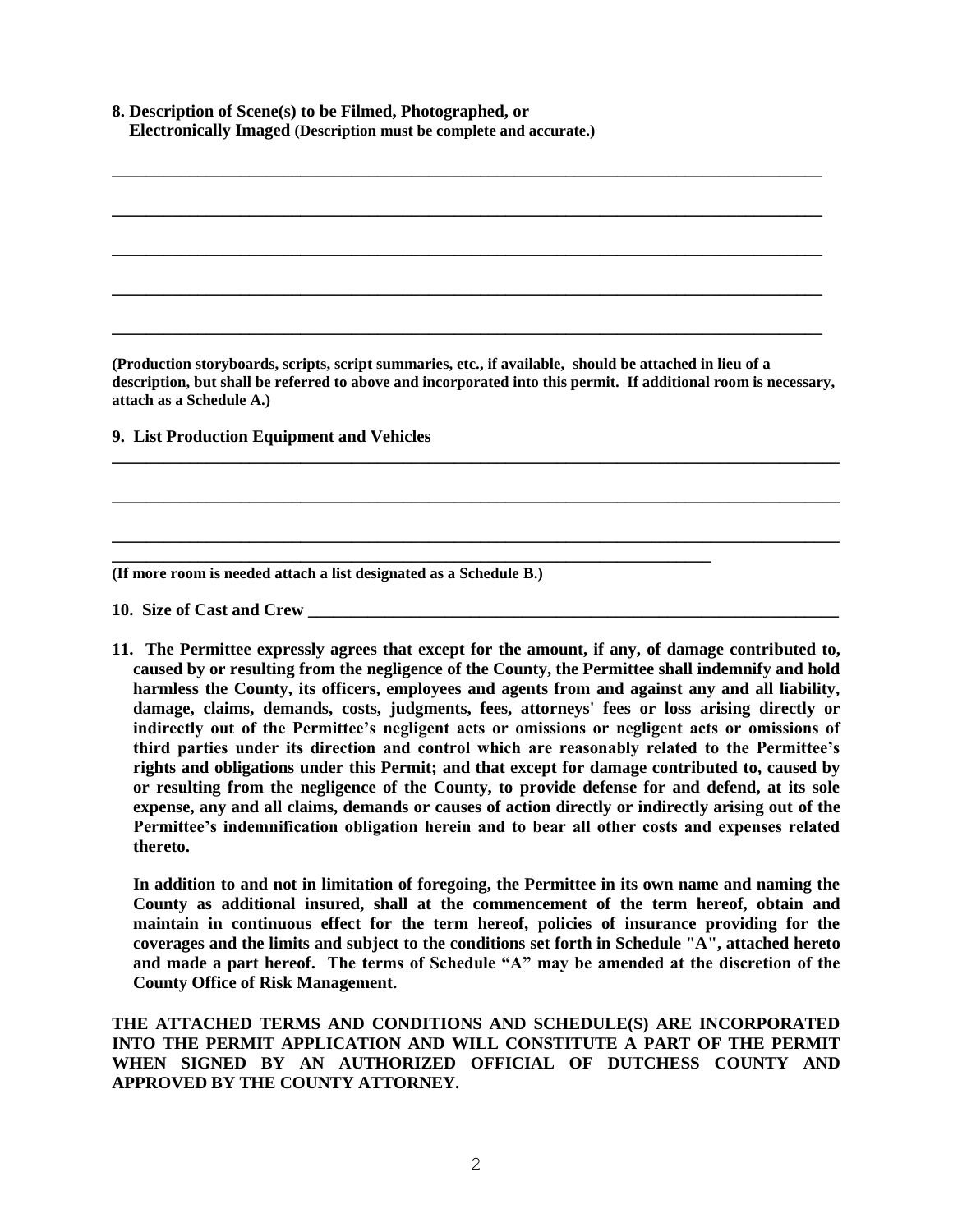## **BY SIGNING BELOW, PERMITTEE'S AGENT REPRESENTS THAT HE/SHE HAS ACTUAL AUTHORITY TO BIND PERMITTEE TO THIS AGREEMENT.**

### **PERMITTEE**

| D<br>Date: |  |
|------------|--|
|            |  |

 **Name: Title:**

### **COUNTY OF DUTCHESS**

**Date: \_\_\_\_\_\_\_\_\_\_\_\_\_\_\_\_\_\_\_\_ \_\_\_\_\_\_\_\_\_\_\_\_\_\_\_\_\_\_\_\_\_\_\_\_\_\_\_\_\_\_\_\_\_\_**

**Robert H. Balkind, P.E.** Commissioner of Public Works, or designee

**Approved as to form and manner of execution:**

**1) \_\_\_\_\_\_\_\_\_\_\_\_\_\_\_\_\_\_\_\_\_\_\_\_\_\_\_\_\_\_\_\_\_\_\_\_\_\_\_**

 **County of Dutchess – Department of Law Name: Title:**

**2) \_\_\_\_\_\_\_\_\_\_\_\_\_\_\_\_\_\_\_\_\_\_\_\_\_\_\_\_\_\_\_\_\_\_**

 **Dutchess Tourism, Inc. Name: Title:** 

**Print**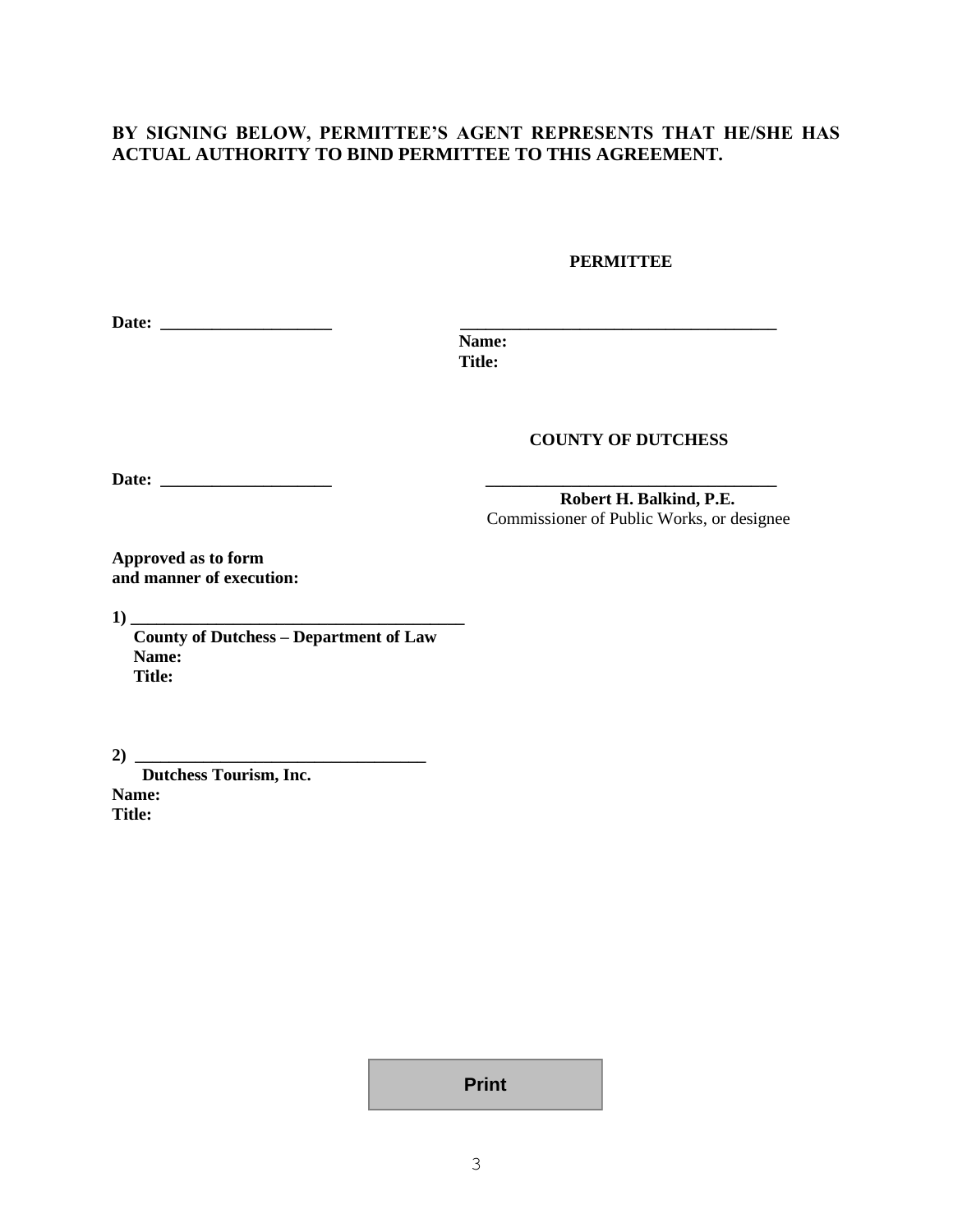# **PERMIT TERMS AND CONDITIONS**

**1. Use of Property/Grant of Rights: County hereby grants to Permittee permission to enter upon and use locations described in Paragraph "7" of the Permit ("location") for the limited purpose of shooting scenes. Permittee, its licensees, assigns and successors shall be the sole and exclusive owner of all rights of whatever nature in and to the Picture and/or any photography or recording that takes place on the Property pursuant to the terms of this Agreement, including all copyrights, in perpetuity throughout the universe.**

**2. Term: The term of this Agreement shall be as set forth in paragraph "7" of page "1" of this document.**

**3. Permit and Location Fee: In consideration for the granting of this Permit and for use of the location(s) described on Page 1, Paragraph "7" of the Permit, Permittee shall pay to the County the sum of (\$ ) DOLLARS. The aforementioned fee does not include the potential personnel costs for both the services of the Dutchess County Sheriff's Department and/or the County Department of Public Works. Said location fee will be negotiated based on needs of Permittee.** 

**4. Surrender of Premises/Overtime Charges: The Permittee covenants that upon the expiration or other termination of this Permit Agreement, it shall peaceably and immediately quit and surrender the Property and shall leave said Property in the same condition existing on the date hereof. Failure of Permittee to quit and surrender the Property at the expiration of this Permit shall result in an overtime charge of TWO HUNDRED FIFTY (\$250.00) DOLLARS per hour or any portion thereof that Permittee remains on the Property beyond the expiration of this Permit. Said overtime charge shall be due and payable to the County immediately upon Permittee's failure to quit and surrender the Property upon expiration of this Permit. Failure of Permittee to remit such payment as provided herein may result in Permittee's forcible removal from County property. For purposes of this paragraph, this Permit shall expire at the date and time set forth in Paragraph "7"on the first page of this Permit. Payment of said overtime charge shall not in any manner be construed to limit any and all other rights or remedies to which the County may be entitled under this Permit, including, but not limited to, defense and indemnification.** 

**5. Cancellation Fees/Liquidated Damages: In the event Permittee, for any reason, is unable to use the Property on the specific dates and times provided for in this Permit Agreement, then Permittee shall pay to the County, or, if payment has already been made, then the County shall retain, as liquidated damages, the sum of FIVE HUNDRED (\$500.00) DOLLARS per day for each day the subject Property has been reserved for Permittee's use. Both the County and Permittee agree that said sum of \$500.00 per day represents a fair and reasonable estimate of the damages that the County would incur should Permittee fail to use the Property as provided herein. Payment of said liquidated damages shall not in any manner be construed to limit any and all other rights or remedies to which the County may be entitled under this Permit, including, but not limited to, defense and indemnification.**

**6. Installation and Removal of Equipment: Permittee understands and agrees that any installation or removal of equipment used in connection with its production shall be completed during the hours of operation set forth herein.**

**7. Alterations: The Permittee shall not make any alterations, additions or improvements to County property without the express prior written approval of an authorized official of the County.**

**8. Exclusivity: This Permit shall be for the NON-EXCLUSIVE use of the locations designated herein, unless the Permit clearly and unequivocally says the Permittee shall have EXCLUSIVE use of the designated location.**

**9. Subject Matter: If it is discovered that Permittee has not fully described the subject matter of the production in its application or has been intentionally deceptive, it shall, without limiting any other damages to which the County may be entitled, be grounds for the termination of this Permit.**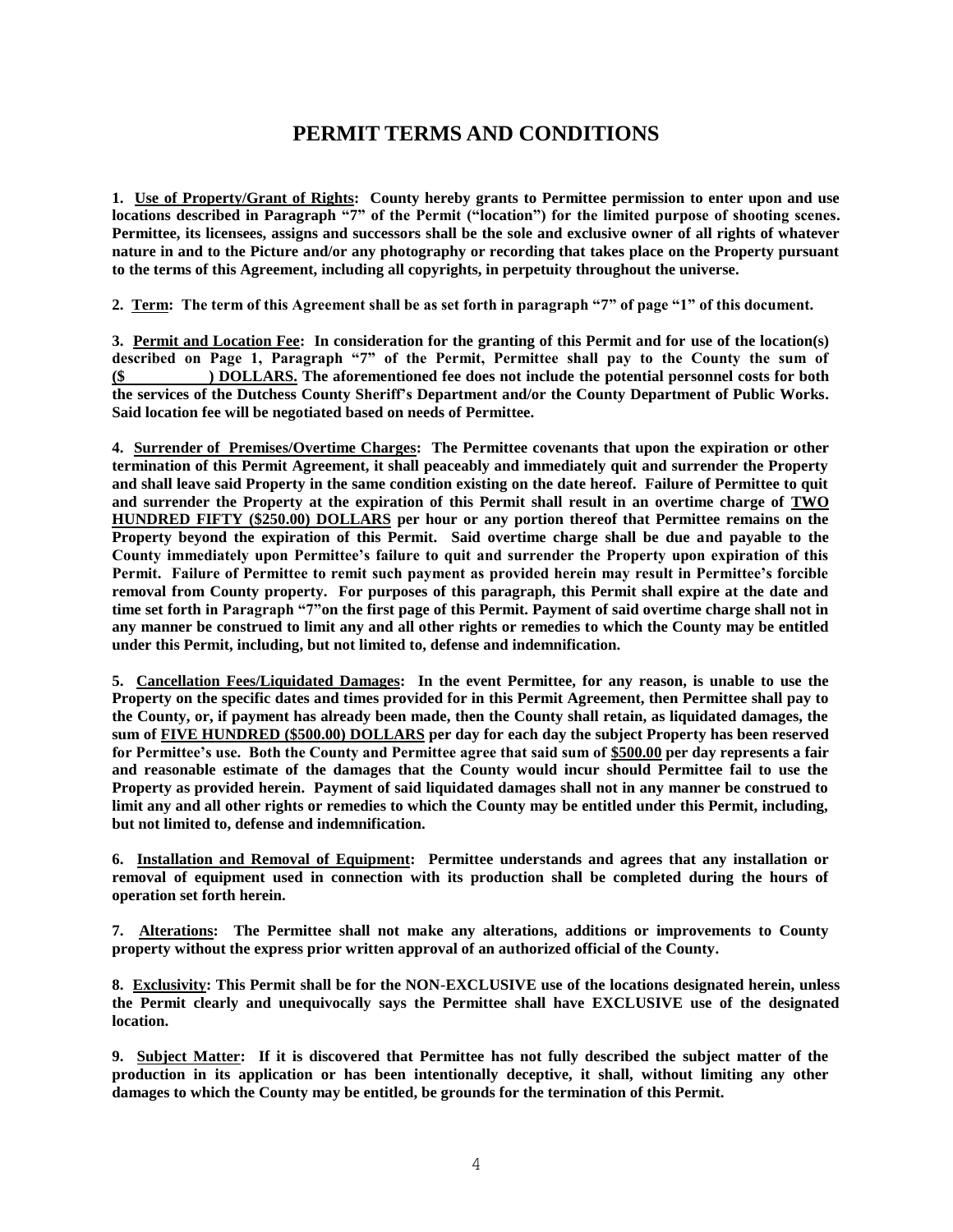**10. Other Rules and Regulations: The Permittee shall, at its sole cost and expense, procure and maintain in full force and effect for the term of this Permit, all further permits, licenses and approvals required by any other governmental authorities having jurisdiction, required for the lawful conduct of its operations under this Permit. In addition, the Permittee shall comply with all applicable Federal, State and local laws, regulations and orders. The Permittee shall avoid adverse impacts to the peace and tranquility of residents neighboring the location and this shall be considered an obligation of this Permit.**

**11. Conduct of Crew and Cast: Permittee shall control the conduct or demeanor of its officers, agents, employees, subcontractors, invitees or anyone else Permittee allows onto the Permitted Premises, while such persons are on County property, and shall insure that all such persons comply with all rules and regulations now or hereafter imposed by the County governing the use and conduct of its operations under this Permit.**

**12. No Guarantee or Warranty: The County makes no guarantees or warranties, either express or implied, about the Property or any of the privileges or services provided under this Permit Agreement. As such Permittee agrees to accept same solely on an "as is" basis.** 

**13. Permittee's Property: The County shall not be responsible for the safety or security of any property, materials or equipment used in connection with the Permitted Activities.**

**14. Prohibited Materials and Practices: The Permittee shall not use or store on or about County property, any pyrotechnics, fire effects materials, explosives, toxic or hazardous chemicals or substances, or flammables including, but not limited to gasoline, oils, turpentine or benzene or any other chemical, substance or material which may cause a hazard to the safety of persons or property, except as are ordinarily used on or in motor vehicles or electrical generators, if used solely for such purposes or unless specifically permitted to do so under the listing of Permitted Activities in this Permit. If the Permittee is expressly permitted to use pyrotechnics, fire effects material, materials that cause explosions, including simulated and other smoke effects using a substance with a flash point of less than 400 degrees Fahrenheit on the Permitted Premises under the terms of this Permit, the Permittee shall arrange the prior inspection and the supervision of such activities by the local Department, as a condition of the County's permission to use such materials.**

**15. Inspection: An authorized representative of the County shall be entitled to enter onto the Property which is the subject of this Permit for the purpose of inspecting, observing and monitoring any aspect of the operations to be conducted by the Permittee thereon for the purposes of compliance with this Permit. Permittee shall also allow inspection of same by any Federal, State, County or other municipal officer having jurisdiction.**

**16. No Lease: It is expressly understood and agreed that no real or personal property of the County is leased to the Permittee and the Permittee's privilege to use and occupy the property designated herein for the operation of this Permit shall continue only so long as the Permittee shall comply with each and every term and condition of this Permit Agreement, unless sooner revoked by the Commissioner..**

**17. Assignment of Permit: Permittee may not assign, convey, sell, transfer (including, but not limited to an attempt to transfer this Permit pursuant to a sale or transfer of all or part of the Permittee's assets) or otherwise dispose of this Permit, without the County's written consent.**

**18. Construction/Venue: This Permit shall be construed in accordance with the Laws of the State of New York. Any actions brought by a Party to this Permit shall be brought in the Supreme Court of the County of Dutchess, Poughkeepsie, New York, unless on the basis of federal jurisdiction, in which case in the federal courthouse for the United States District Court for the Southern District of New York located in White Plains, New York.**

**19. No Agency: Nothing herein contained shall create or be construed as creating a co-partnership between the County and the Permittee or to constitute the Permittee as agent of the County. The County and the Permittee each expressly disclaim the existence of such a relationship between them.**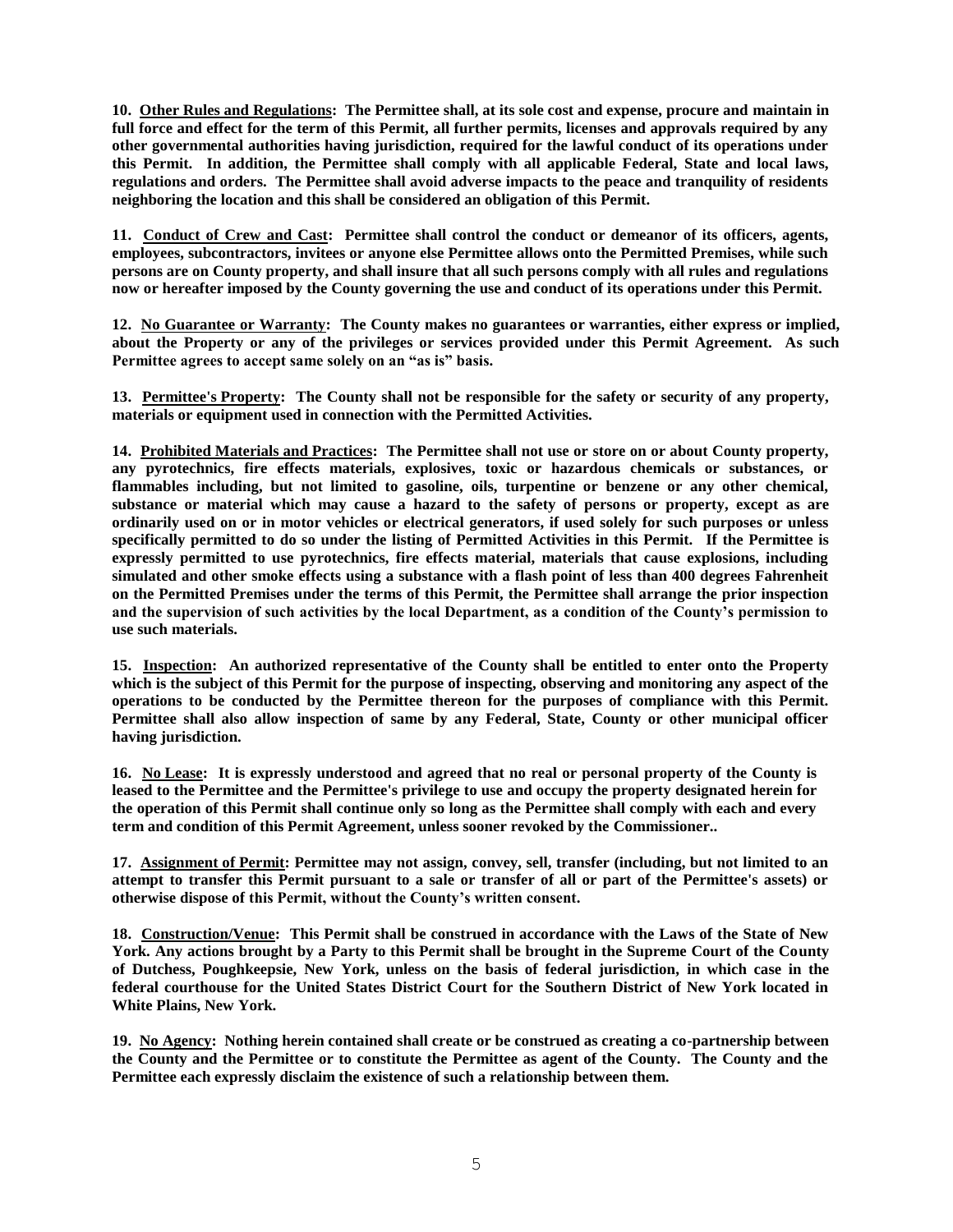**20. Interference with County Operations: Permittee understands and agrees that as a material element of this Permit, none of its activities in connection herewith shall in any manner impede or interfere with the normal operation of County facilities. Permittee's failure to comply with this provision shall be grounds for the immediate termination of this Permit.**

**21. Copyrighted Materials: Permittee shall assume all fees, costs or other charges from the use of any patented, trademarked, franchised or copyrighted music, photography, materials, devices, processes, dramatic rights or any other type of intellectual property used or incorporated into the Picture by the Permittee, its employees, agents, contractors and subcontractors. In addition, Permittee shall indemnify, defend and hold harmless the County, its employees and agents for any unauthorized use or infringement of any such intellectual property by Permittee in connection with its activities under this Permit. Said obligation to defend and/or indemnify the County shall apply even if the allegations of infringement are false or meritless. Such duty to defend and indemnify the County shall survive the expiration or termination of this Permit Agreement.**

**22. Screen Credit: Permittee agrees to acknowledge the support and assistance of Dutchess County Department of Public Works and Dutchess Tourism, Inc. in the "closing credits" of the film.** 

**23. Force Majeure: Neither party shall not be deemed in breach of this Permit Agreement if it is prevented from performing any of its obligations hereunder by reason of acts of God, acts of the public enemy, acts of superior governmental authority, strikes or labor disputes, floods, riots, rebellion, sabotage, or any similar other circumstance not within its reasonable control.**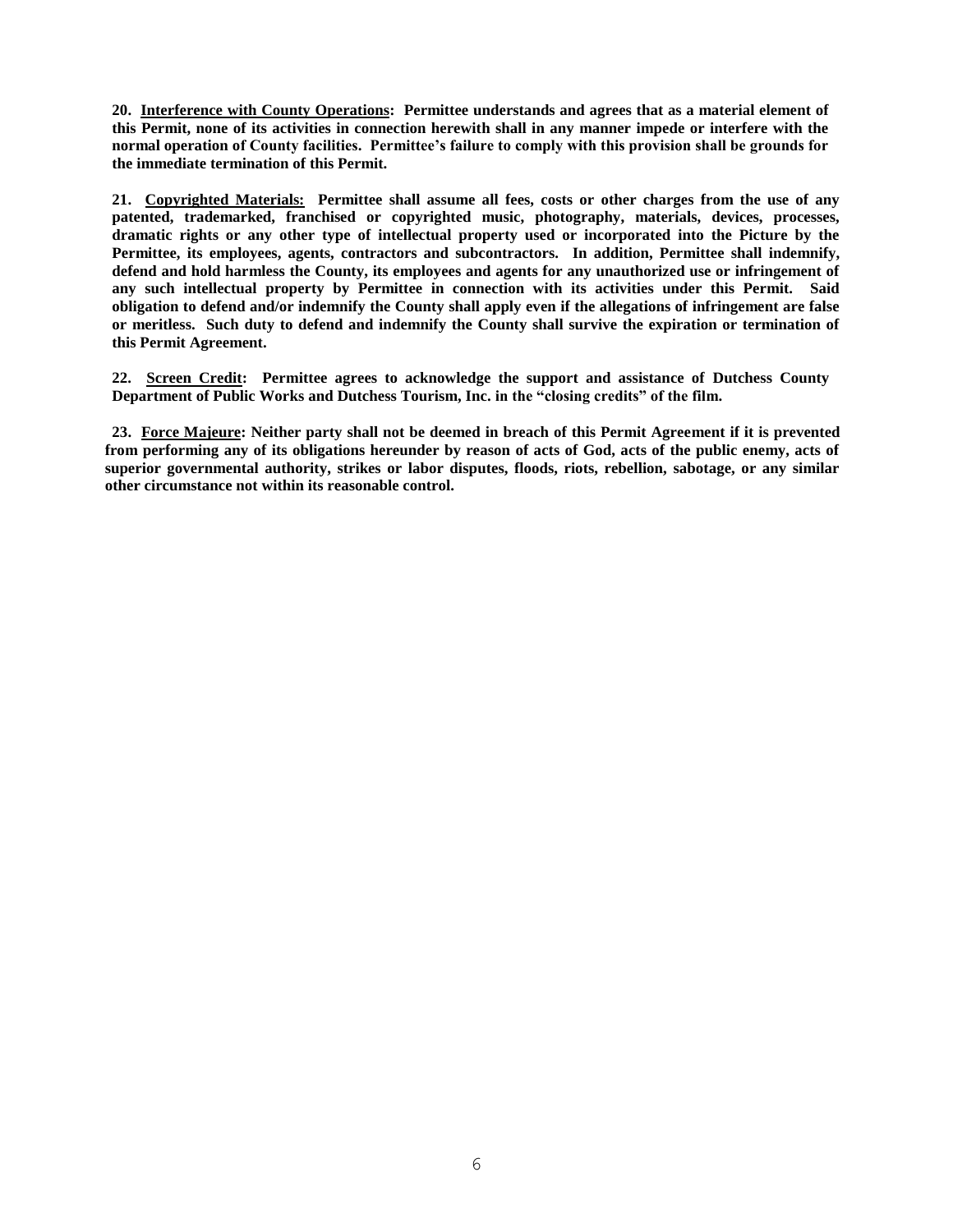#### **SCHEDULE "A"**

#### **STANDARD INSURANCE PROVISIONS**

1. Prior to commencing work, the Permittee shall obtain at its own cost and expense the required insurance from insurance companies licensed in the State of New York, carrying a Best's financial rating of A or better, and shall provide evidence of such insurance to the County of Dutchess, as may be required and approved by the Director of Risk Management of the County. The policies or certificates thereof shall provide that thirty days prior to cancellation or material change in the policy, notices of same shall be given to the Director of Risk Management of the County of Dutchess by registered mail, return receipt requested, for all of the following stated insurance policies. All notices shall name the Permittee as an additional insured.

If at any time any of the policies required herein shall be or become unsatisfactory to the County, as to form or substance, or if a company issuing any such policy shall be or become unsatisfactory to the County, the Permittee shall upon notice to that effect from the County, promptly obtain a new policy, submit the same to the Department of Risk Management of the County of Dutchess for approval and submit a certificate thereof. Upon failure of the Permittee to furnish, deliver and maintain such insurance, the Agreement, at the election of the County, may be declared suspended, discontinued or terminated.

Failure of the Permittee to take out, maintain, or the taking out or maintenance of any required insurance, shall not relieve the Permittee from any liability under the Agreement, nor shall the insurance requirements be construed to conflict with or otherwise limit the contractual obligations of the Permittee concerning indemnification. All property losses shall be made payable to and adjusted with the County

In the event that claims, for which the County may be liable, in excess of the insured amounts provided herein are filed by reason of any operations under the Agreement, the amount of excess of such claims or any portion thereof, may be withheld from payment due or to become due the Permittee until such time as the Permittee shall furnish such additional security covering such claims in form satisfactory to the County of Dutchess.

2. The Permittee shall provide proof of the following coverage (if additional coverage is required for a specific agreement, those requirements will be described in the "Special Conditions" of the contract specifications):

 (a) Workers' Compensation. Certificate form C-105.2 or State Fund Insurance Company form U-26.3 is required for proof of compliance with the New York State Workers' Compensation Law.

State Workers' Compensation Board form DB-120.1 is required for proof of compliance with the New York State Disability Benefits Law. Location of operation shall be "All locations in Dutchess County, New York."

(Where an applicant claims to not be required to carry either a Workers' Compensation Policy or Disability Benefits' Policy, or both, a temporary permit may be issued if the employer completes form C-105.2 in duplicate. A copy of form C-105.2 is sent to the Workers' Compensation Board, Information Unit for investigation and report.)